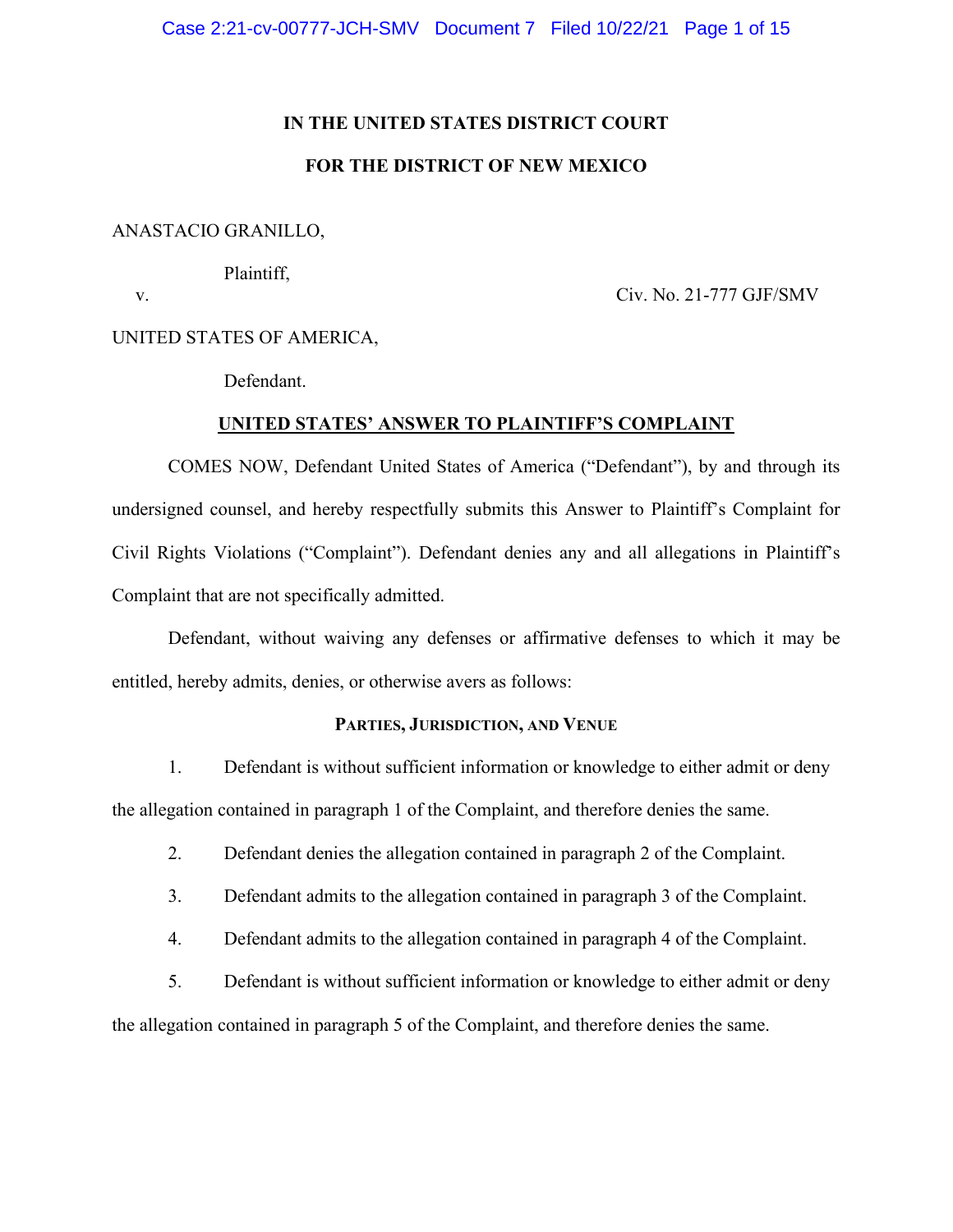#### **FACTUAL BACKGROUND**

6. Defendant admits that on June 18, 2019, Anastacio Granillo arrived at the Columbus Port of Entry, located in Columbus, New Mexico, along the U.S.-Mexico international border. Defendant is without sufficient information or knowledge to either admit or deny the remaining allegations contained in paragraph 6 of the Complaint, and therefore denies the same.

7. Defendant is without sufficient information or knowledge to either admit or deny the allegation contained in paragraph 7 of the Complaint, and therefore denies the same.

8. Defendant is without sufficient information or knowledge to either admit or deny the allegation contained in paragraph 8 of the Complaint, and therefore denies the same.

9. Defendant is without sufficient information or knowledge to either admit or deny the allegation contained in paragraph 9 of the Complaint, and therefore denies the same.

10. Defendant admits that when Plaintiff reached the front of the line, CBP Officer Oscar Orrantia, a uniformed on-duty CBP officer, approached the driver's side of Plaintiff's vehicle. Defendant is without sufficient information or knowledge to either admit or deny the remaining allegations contained in paragraph 10 of the Complaint, and therefore denies the same.

11. Defendant is without sufficient information or knowledge to either admit or deny the allegation contained in paragraph 11 of the Complaint, and therefore denies the same.

12. Defendant is without sufficient information or knowledge to either admit or deny the allegation contained in paragraph 12 of the Complaint, and therefore denies the same.

13. Defendant is without sufficient information or knowledge to either admit or deny the allegation contained in paragraph 13 of the Complaint, and therefore denies the same.

14. Defendant is without sufficient information or knowledge to either admit or deny the allegation contained in paragraph 14 of the Complaint, and therefore denies the same.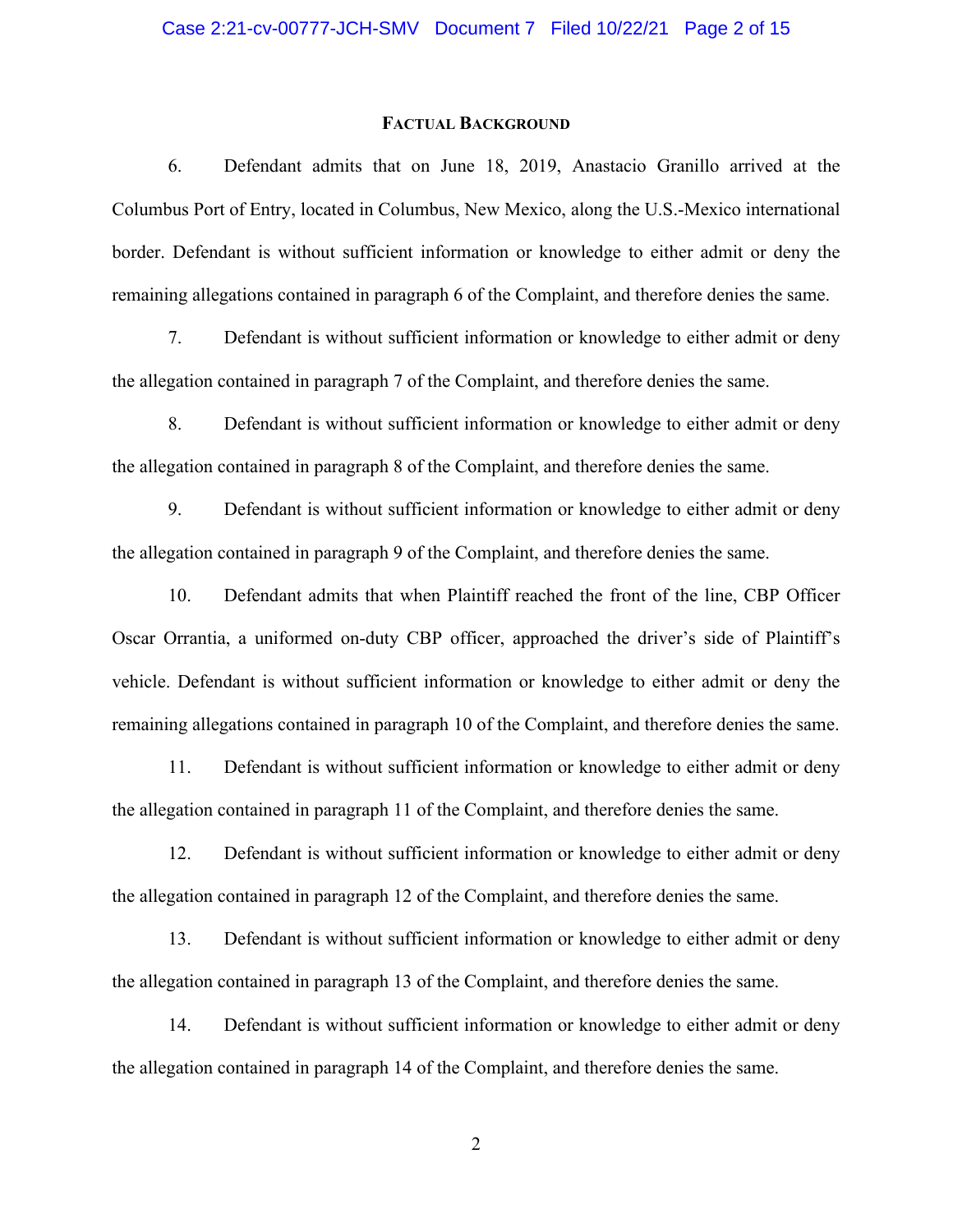### Case 2:21-cv-00777-JCH-SMV Document 7 Filed 10/22/21 Page 3 of 15

15. Defendant is without sufficient information or knowledge to either admit or deny the allegation contained in paragraph 15 of the Complaint, and therefore denies the same.

16. Defendant is without sufficient information or knowledge to either admit or deny the allegation contained in paragraph 16 of the Complaint, and therefore denies the same.

17. Defendant is without sufficient information or knowledge to either admit or deny the allegation contained in paragraph 17 of the Complaint, and therefore denies the same.

18. Defendant is without sufficient information or knowledge to either admit or deny the allegation contained in paragraph 18 of the Complaint, and therefore denies the same.

19. Defendant is without sufficient information or knowledge to either admit or deny the allegation contained in paragraph 19 of the Complaint, and therefore denies the same.

20. Defendant is without sufficient information or knowledge to either admit or deny the allegation contained in paragraph 20 of the Complaint, and therefore denies the same.

21. Defendant is without sufficient information or knowledge to either admit or deny the allegation contained in paragraph 21 of the Complaint, and therefore denies the same.

22. Defendant is without sufficient information or knowledge to either admit or deny the allegation contained in paragraph 22 of the Complaint, and therefore denies the same.

23. Defendant is without sufficient information or knowledge to either admit or deny the allegation contained in paragraph 23 of the Complaint, and therefore denies the same.

24. Defendant is without sufficient information or knowledge to either admit or deny the allegation contained in paragraph 24 of the Complaint, and therefore denies the same.

25. Defendant is without sufficient information or knowledge to either admit or deny the allegation contained in paragraph 25 of the Complaint, and therefore denies the same.

26. Defendant is without sufficient information or knowledge to either admit or deny the allegation contained in paragraph 26 of the Complaint, and therefore denies the same.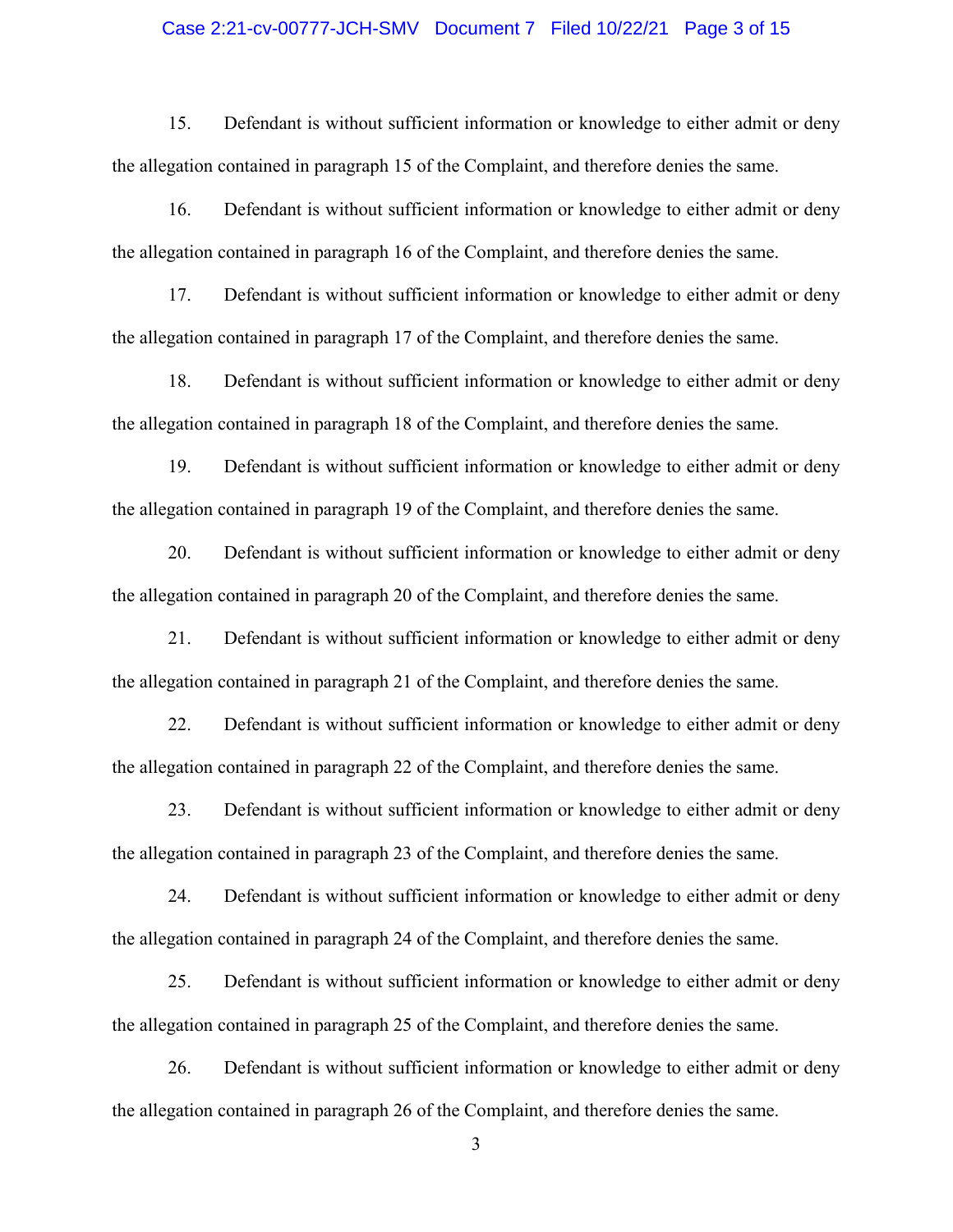### Case 2:21-cv-00777-JCH-SMV Document 7 Filed 10/22/21 Page 4 of 15

27. Defendant is without sufficient information or knowledge to either admit or deny the allegation contained in paragraph 27 of the Complaint, and therefore denies the same.

28. Defendant is without sufficient information or knowledge to either admit or deny the allegation contained in paragraph 28 of the Complaint, and therefore denies the same.

29. Defendant is without sufficient information or knowledge to either admit or deny the allegation contained in paragraph 29 of the Complaint, and therefore denies the same.

30. Defendant is without sufficient information or knowledge to either admit or deny the allegation contained in paragraph 30 of the Complaint, and therefore denies the same.

31. Defendant is without sufficient information or knowledge to either admit or deny the allegation contained in paragraph 31 of the Complaint, and therefore denies the same.

32. Defendant is without sufficient information or knowledge to either admit or deny the allegation contained in paragraph 32 of the Complaint, and therefore denies the same.

33. Defendant is without sufficient information or knowledge to either admit or deny the allegation contained in paragraph 33 of the Complaint, and therefore denies the same.

34. Defendant is without sufficient information or knowledge to either admit or deny the allegation contained in paragraph 34 of the Complaint, and therefore denies the same.

35. Defendant is without sufficient information or knowledge to either admit or deny the allegation contained in paragraph 35 of the Complaint, and therefore denies the same.

36. Defendant is without sufficient information or knowledge to either admit or deny the allegation contained in paragraph 36 of the Complaint, and therefore denies the same.

37. Defendant is without sufficient information or knowledge to either admit or deny the allegation contained in paragraph 37 of the Complaint, and therefore denies the same.

38. Defendant is without sufficient information or knowledge to either admit or deny the allegation contained in paragraph 38 of the Complaint, and therefore denies the same.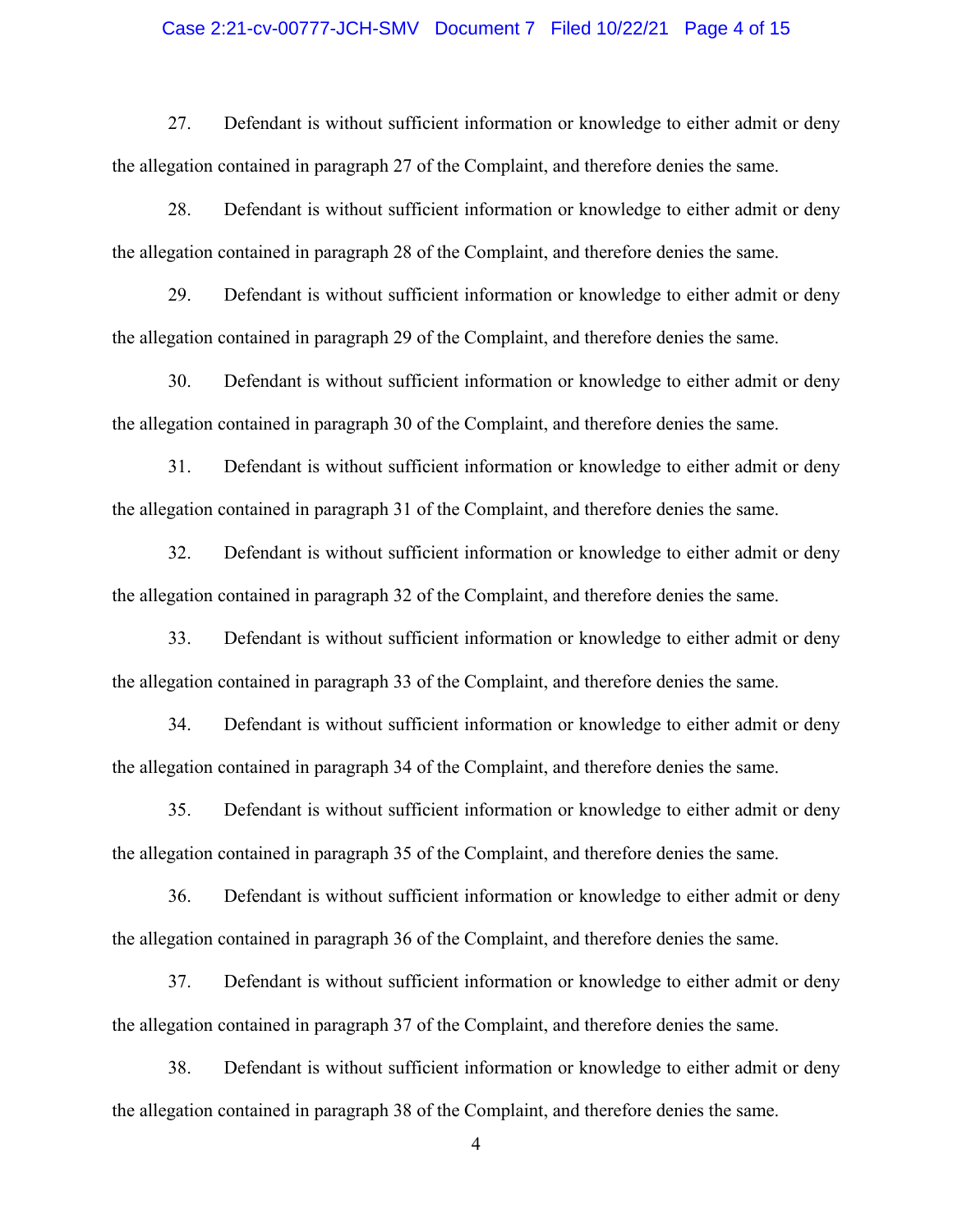### Case 2:21-cv-00777-JCH-SMV Document 7 Filed 10/22/21 Page 5 of 15

39. Defendant is without sufficient information or knowledge to either admit or deny the allegation contained in paragraph 39 of the Complaint, and therefore denies the same.

40. Defendant is without sufficient information or knowledge to either admit or deny the allegation contained in paragraph 40 of the Complaint, and therefore denies the same.

41. Defendant is without sufficient information or knowledge to either admit or deny the allegation contained in paragraph 41 of the Complaint, and therefore denies the same.

42. Defendant is without sufficient information or knowledge to either admit or deny the allegation contained in paragraph 42 of the Complaint, and therefore denies the same.

43. Defendant is without sufficient information or knowledge to either admit or deny the allegation contained in paragraph 43 of the Complaint, and therefore denies the same.

44. Defendant is without sufficient information or knowledge to either admit or deny the allegation contained in paragraph 44 of the Complaint, and therefore denies the same.

45. Defendant is without sufficient information or knowledge to either admit or deny the allegation contained in paragraph 45 of the Complaint, and therefore denies the same.

46. Defendant is without sufficient information or knowledge to either admit or deny the allegation contained in paragraph 46 of the Complaint, and therefore denies the same.

47. Defendant is without sufficient information or knowledge to either admit or deny the allegation contained in paragraph 47 of the Complaint, and therefore denies the same.

48. Defendant is without sufficient information or knowledge to either admit or deny the allegation contained in paragraph 48 of the Complaint, and therefore denies the same.

49. Defendant is without sufficient information or knowledge to either admit or deny the allegation contained in paragraph 49 of the Complaint, and therefore denies the same.

50. Defendant is without sufficient information or knowledge to either admit or deny the allegation contained in paragraph 50 of the Complaint, and therefore denies the same.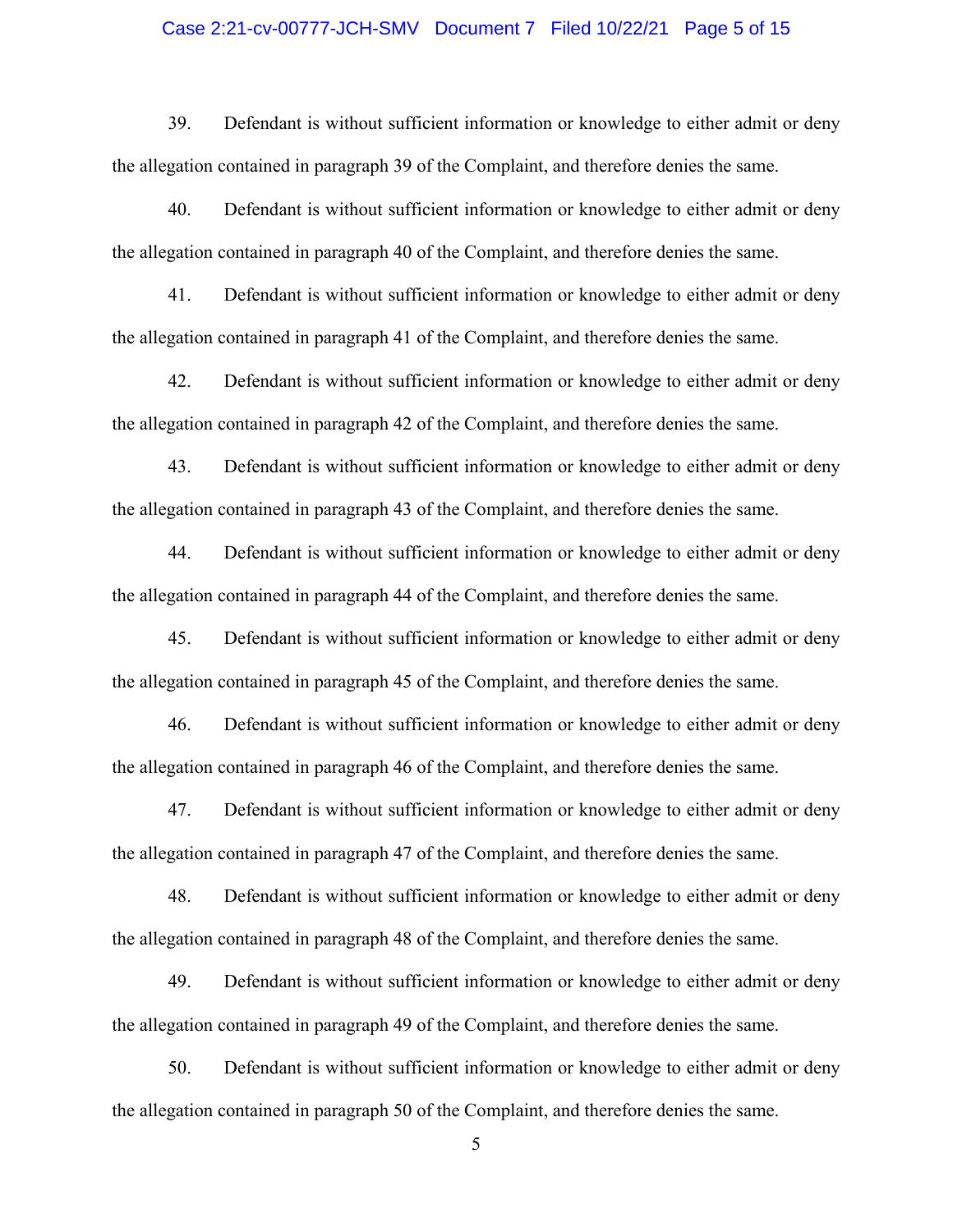### Case 2:21-cv-00777-JCH-SMV Document 7 Filed 10/22/21 Page 6 of 15

51. Defendant is without sufficient information or knowledge to either admit or deny the allegation contained in paragraph 51 of the Complaint, and therefore denies the same.

52. Defendant is without sufficient information or knowledge to either admit or deny the allegation contained in paragraph 52 of the Complaint, and therefore denies the same.

53. Defendant is without sufficient information or knowledge to either admit or deny the allegation contained in paragraph 53 of the Complaint, and therefore denies the same.

54. Defendant is without sufficient information or knowledge to either admit or deny the allegation contained in paragraph 54 of the Complaint, and therefore denies the same.

55. Defendant is without sufficient information or knowledge to either admit or deny the allegation contained in paragraph 55 of the Complaint, and therefore denies the same.

56. Defendant is without sufficient information or knowledge to either admit or deny the allegation contained in paragraph 56 of the Complaint, and therefore denies the same.

57. Defendant is without sufficient information or knowledge to either admit or deny the allegation contained in paragraph 57 of the Complaint, and therefore denies the same.

58. Defendant is without sufficient information or knowledge to either admit or deny the allegation contained in paragraph 58 of the Complaint, and therefore denies the same.

59. Defendant is without sufficient information or knowledge to either admit or deny the allegation contained in paragraph 59 of the Complaint, and therefore denies the same.

60. Defendant is without sufficient information or knowledge to either admit or deny the allegation contained in paragraph 60 of the Complaint, and therefore denies the same.

61. Defendant is without sufficient information or knowledge to either admit or deny the allegation contained in paragraph 61 of the Complaint, and therefore denies the same.

62. Defendant is without sufficient information or knowledge to either admit or deny the allegation contained in paragraph 62 of the Complaint, and therefore denies the same.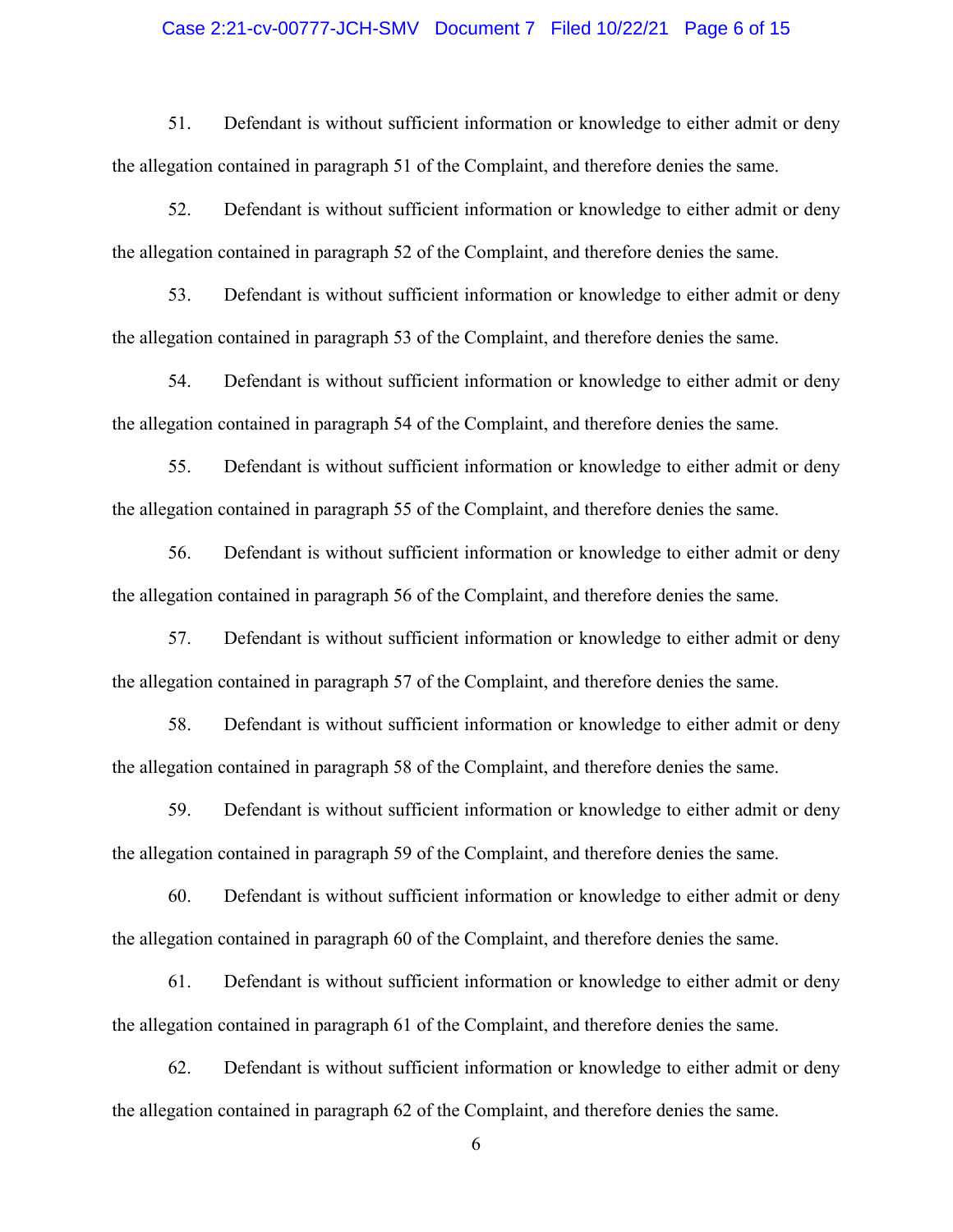### Case 2:21-cv-00777-JCH-SMV Document 7 Filed 10/22/21 Page 7 of 15

63. Defendant is without sufficient information or knowledge to either admit or deny the allegation contained in paragraph 63 of the Complaint, and therefore denies the same.

64. Defendant is without sufficient information or knowledge to either admit or deny the allegation contained in paragraph 64 of the Complaint, and therefore denies the same.

65. Defendant is without sufficient information or knowledge to either admit or deny the allegation contained in paragraph 65 of the Complaint, and therefore denies the same.

66. Defendant is without sufficient information or knowledge to either admit or deny the allegation contained in paragraph 66 of the Complaint, and therefore denies the same.

67. Defendant is without sufficient information or knowledge to either admit or deny the allegation contained in paragraph 67 of the Complaint, and therefore denies the same.

68. Defendant is without sufficient information or knowledge to either admit or deny the allegation contained in paragraph 68 of the Complaint, and therefore denies the same.

69. Defendant is without sufficient information or knowledge to either admit or deny the allegation contained in paragraph 69 of the Complaint, and therefore denies the same.

70. Defendant is without sufficient information or knowledge to either admit or deny the allegation contained in paragraph 70 of the Complaint, and therefore denies the same.

71. Defendant is without sufficient information or knowledge to either admit or deny the allegation contained in paragraph 71 of the Complaint, and therefore denies the same.

72. Defendant is without sufficient information or knowledge to either admit or deny the allegation contained in paragraph 72 of the Complaint, and therefore denies the same.

73. Defendant is without sufficient information or knowledge to either admit or deny the allegation contained in paragraph 73 of the Complaint, and therefore denies the same.

74. Defendant is without sufficient information or knowledge to either admit or deny the allegation contained in paragraph 74 of the Complaint, and therefore denies the same.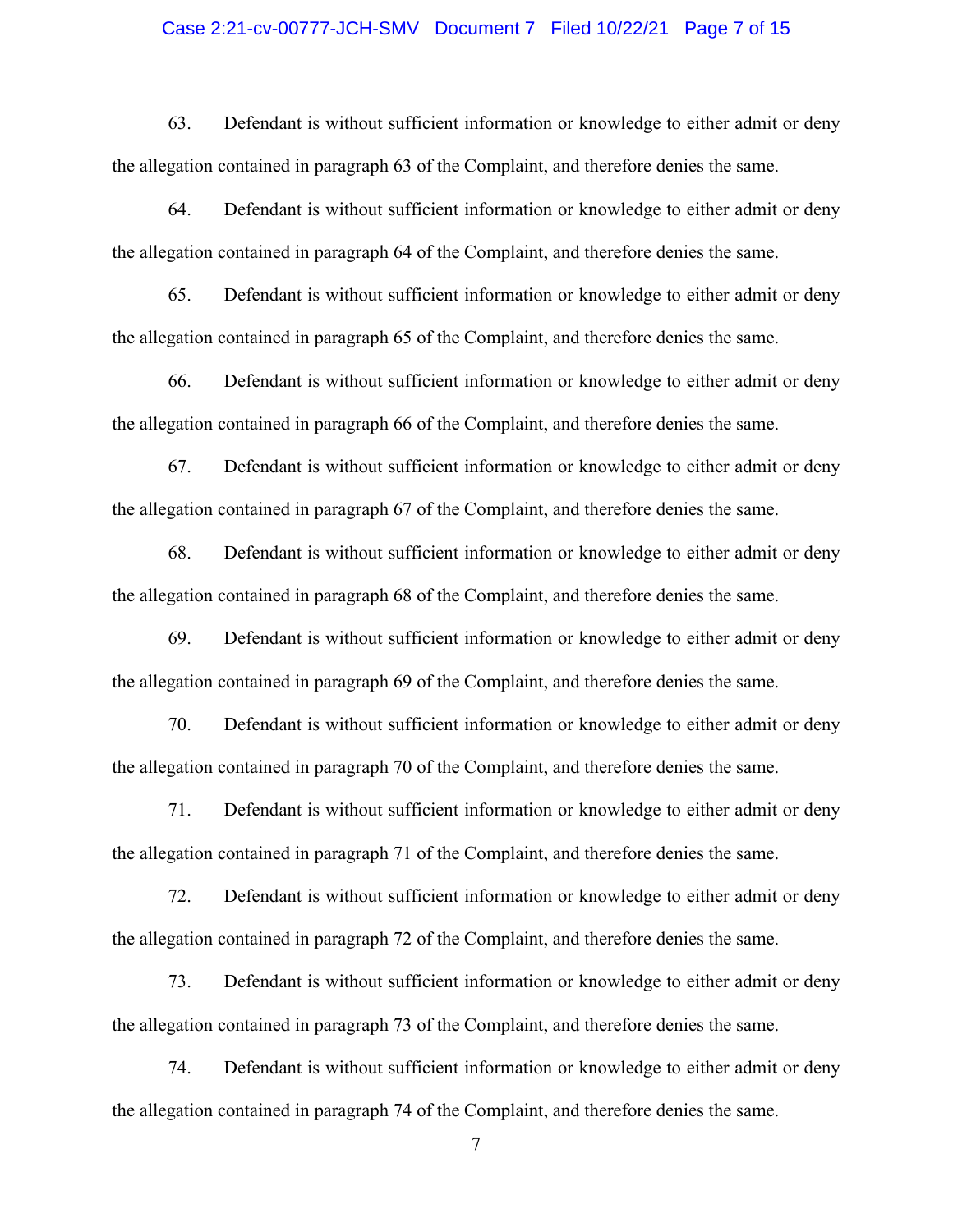### Case 2:21-cv-00777-JCH-SMV Document 7 Filed 10/22/21 Page 8 of 15

75. Defendant is without sufficient information or knowledge to either admit or deny the allegation contained in paragraph 75 of the Complaint, and therefore denies the same.

76. Defendant is without sufficient information or knowledge to either admit or deny the allegation contained in paragraph 76 of the Complaint, and therefore denies the same.

77. Defendant is without sufficient information or knowledge to either admit or deny the allegation contained in paragraph 77 of the Complaint, and therefore denies the same.

78. Defendant is without sufficient information or knowledge to either admit or deny the allegation contained in paragraph 78 of the Complaint, and therefore denies the same.

79. Defendant is without sufficient information or knowledge to either admit or deny the allegation contained in paragraph 79 of the Complaint, and therefore denies the same.

80. Defendant is without sufficient information or knowledge to either admit or deny the allegation contained in paragraph 80 of the Complaint, and therefore denies the same.

81. Defendant is without sufficient information or knowledge to either admit or deny the allegation contained in paragraph 81 of the Complaint, and therefore denies the same.

82. Defendant is without sufficient information or knowledge to either admit or deny the allegation contained in paragraph 82 of the Complaint, and therefore denies the same.

83. Defendant is without sufficient information or knowledge to either admit or deny the allegation contained in paragraph 83 of the Complaint, and therefore denies the same.

84. Defendant is without sufficient information or knowledge to either admit or deny the allegation contained in paragraph 84 of the Complaint, and therefore denies the same.

85. Defendant is without sufficient information or knowledge to either admit or deny the allegation contained in paragraph 85 of the Complaint, and therefore denies the same.

86. Defendant is without sufficient information or knowledge to either admit or deny the allegation contained in paragraph 86 of the Complaint, and therefore denies the same.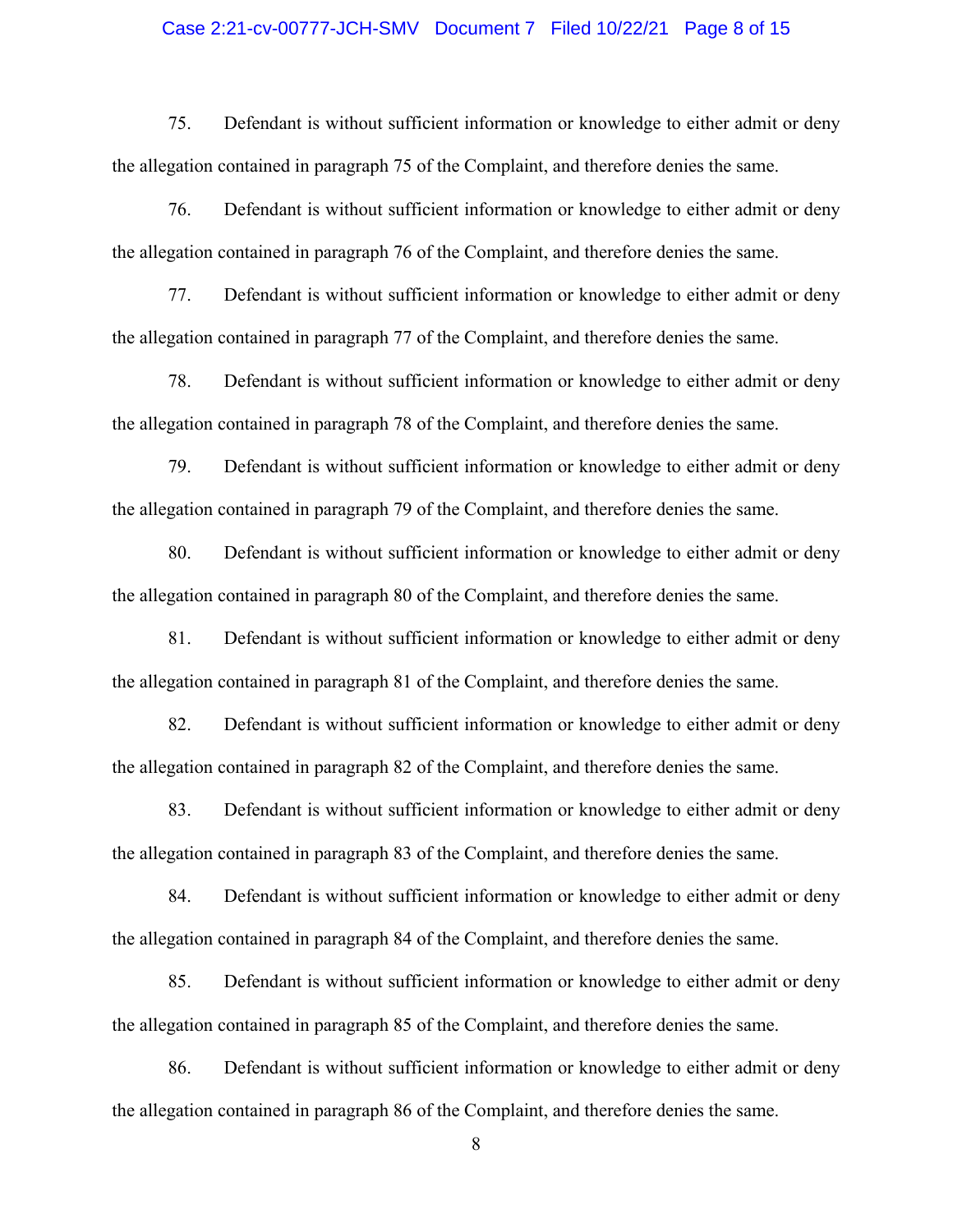### **FIRST CAUSE OF ACTION ASSAULT LIABILITY UNDER FEDERAL TORT CLAIMS ACT**

87. Paragraph 87 is an incorporation of the preceding numbered paragraphs of the Complaint. As its answer to Paragraph 87 of the Complaint, Defendant restates and incorporates by reference its answers as set forth in the preceding paragraphs.

88. Defendant admits the allegation contained in paragraph 88 of the Complaint.

89. Defendant admits the allegation contained in paragraph 89 of the Complaint.

90. Defendant denies the allegation contained in paragraph 90 of the Complaint.

91. Defendant denies the allegation contained in paragraph 91 of the Complaint.

92. Paragraph 92 of the Complaint represents Plaintiff's characterization of the case and conclusions of law to which no response is required. To the extent an answer is required, Defendant denies the same.

93. Paragraph 93 of the Complaint represents Plaintiff's characterization of the case and conclusions of law to which no response is required. To the extent an answer is required, Defendant denies the same.

94. Defendant denies the allegation contained in paragraph 94 of the Complaint.

95. Defendant denies the allegation contained in paragraph 95 of the Complaint.

96. Paragraph 96 of the Complaint represents Plaintiff's characterization of the case and conclusions of law to which no response is required. To the extent an answer is required, Defendant denies the same.

97. Paragraph 97 of the Complaint represents Plaintiff's characterization of the case and conclusions of law to which no response is required. To the extent an answer is required, Defendant denies the same.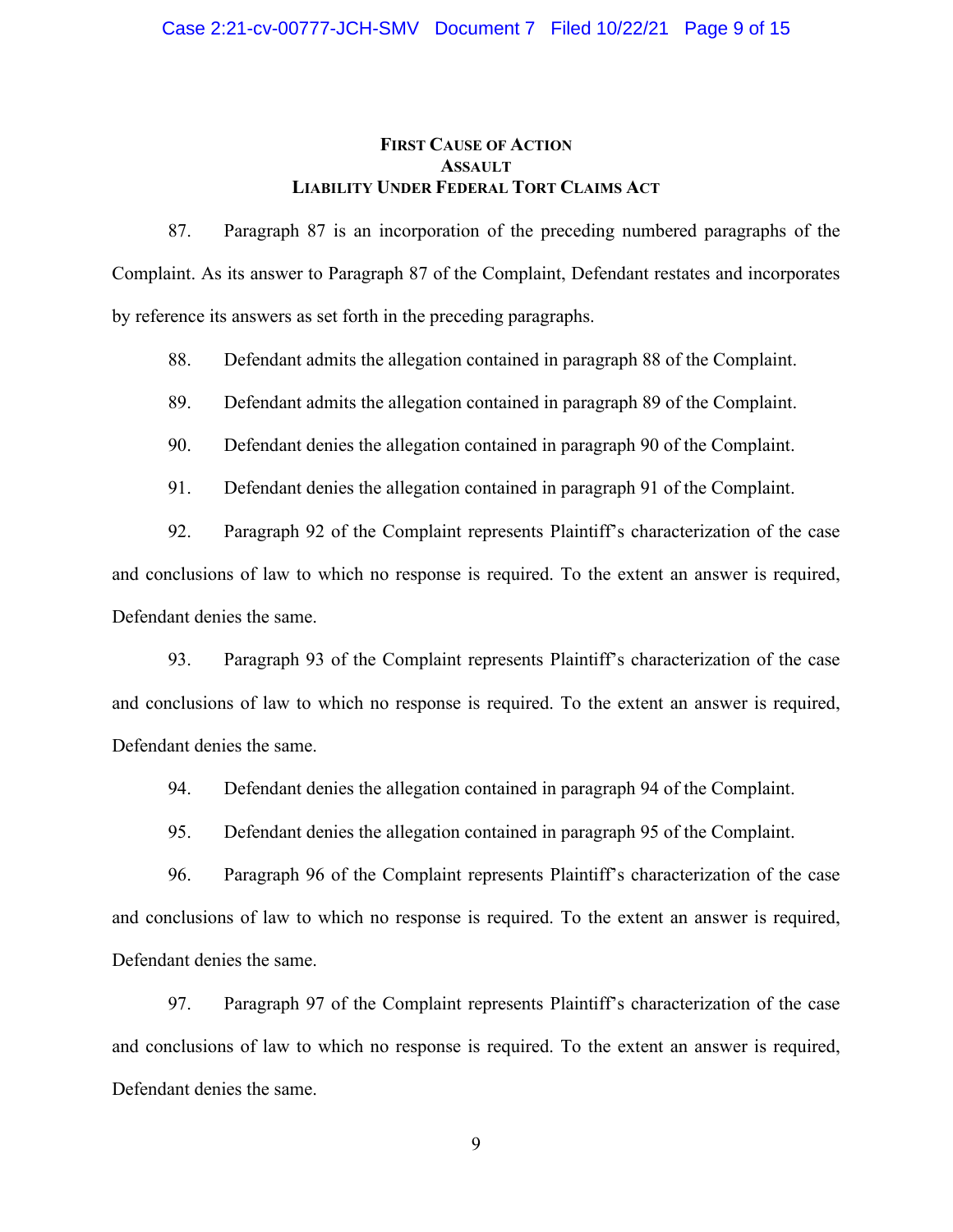98. Defendant admits to the allegation contained in paragraph 98 of the Complaint.

99. Defendant denies the allegation contained in paragraph 99 of the Complaint.

# **SECOND CAUSE OF ACTION BATTERY LIABILITY UNDER FEDERAL TORT CLAIMS ACT**

100. Paragraph 100 is an incorporation of the preceding numbered paragraphs of the Complaint. As its answer to Paragraph 100 of the Complaint, Defendant restates and incorporates by reference its answers as set forth in the preceding paragraphs.

101. Defendant admits the allegation contained in paragraph 101 of the Complaint.

102. Defendant admits to the allegation contained in paragraph 102 of the Complaint.

103. Defendant denies the allegation contained in paragraph 103 of the Complaint.

104. Defendant denies the allegation contained in paragraph 104 of the Complaint.

105. Paragraph 105 of the Complaint represents Plaintiff's characterization of the case and conclusions of law to which no response is required. To the extent an answer is required, Defendant denies the same.

106. Paragraph 106 of the Complaint represents Plaintiff's characterization of the case and conclusions of law to which no response is required. To the extent an answer is required, Defendant denies the same.

107. Defendant denies the allegation contained in paragraph 107 of the Complaint.

108. Paragraph 108 of the Complaint represents Plaintiff's characterization of the case and conclusions of law to which no response is required. To the extent an answer is required, Defendant denies the same.

109. Paragraph 109 of the Complaint represents Plaintiff's characterization of the case and conclusions of law to which no response is required. To the extent an answer is required, Defendant denies the same.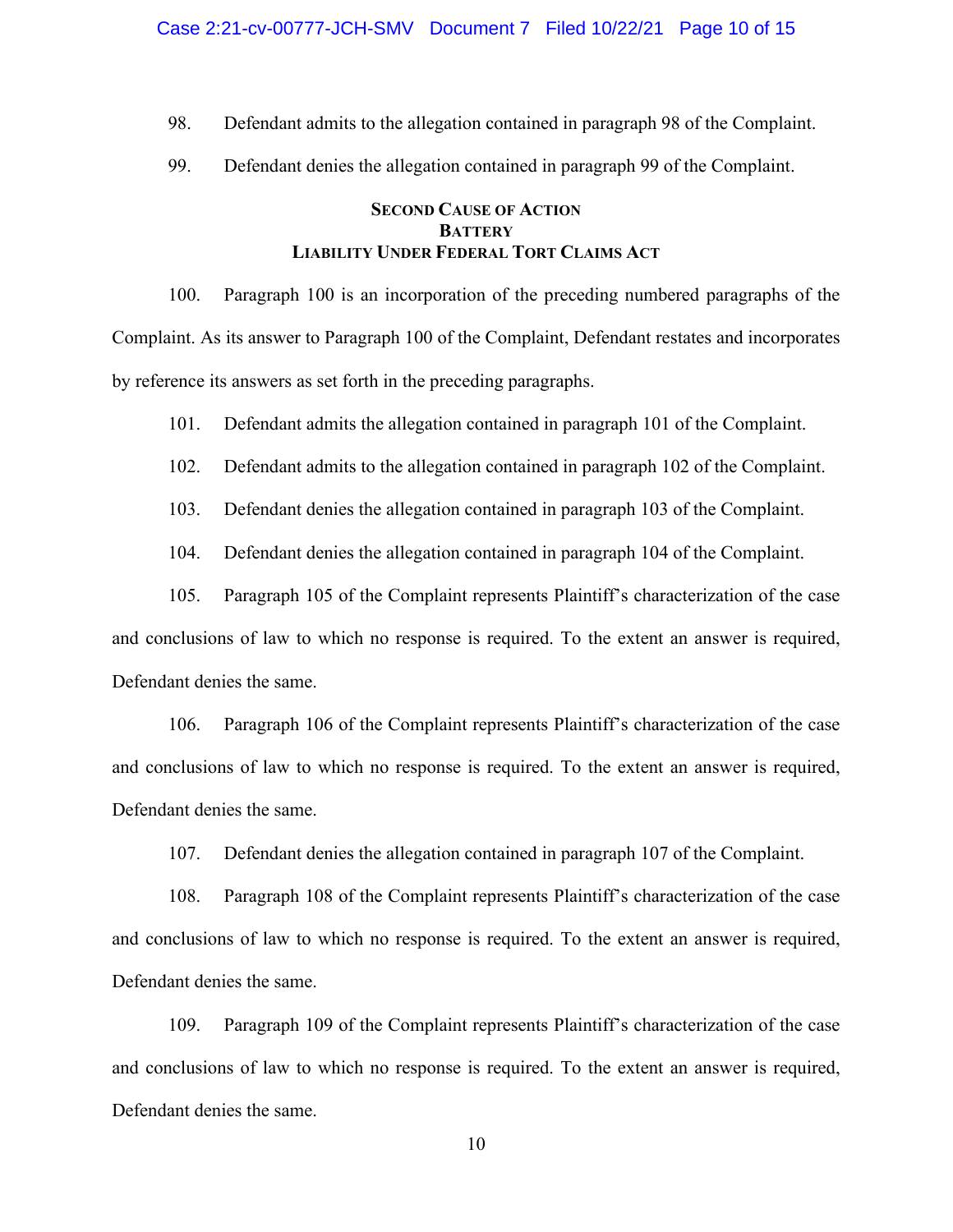110. Defendant admits to the allegation contained in paragraph 110 of the Complaint.

111. Defendant denies the allegation contained in paragraph 111 of the Complaint.

# **THIRD CAUSE OF ACTION FALSE ARREST AND/OR IMPRISONMENT LIABILITY UNDER FEDERAL TORT CLAIMS ACT**

112. Paragraph 112 is an incorporation of the preceding numbered paragraphs of the Complaint. As its answer to Paragraph 112 of the Complaint, Defendant restates and incorporates by reference its answers as set forth in the preceding paragraphs.

113. Defendant admits the allegation contained in paragraph 113 of the Complaint.

114. Defendant admits to the allegation contained in paragraph 114 of the Complaint.

115. Defendant denies the allegation contained in paragraph 115 of the Complaint.

116. Defendant denies the allegation contained in paragraph 116 of the Complaint.

117. Defendant denies the allegation contained in paragraph 117 of the Complaint.

118. Paragraph 118 of the Complaint represents Plaintiff's characterization of the case

and conclusions of law to which no response is required. To the extent an answer is required, Defendant denies the same.

119. Paragraph 119 of the Complaint represents Plaintiff's characterization of the case and conclusions of law to which no response is required. To the extent an answer is required, Defendant denies the same.

120. Defendant denies the allegation contained in paragraph 120 of the Complaint.

121. Paragraph 121 of the Complaint represents Plaintiff's characterization of the case and conclusions of law to which no response is required. To the extent an answer is required, Defendant denies the same.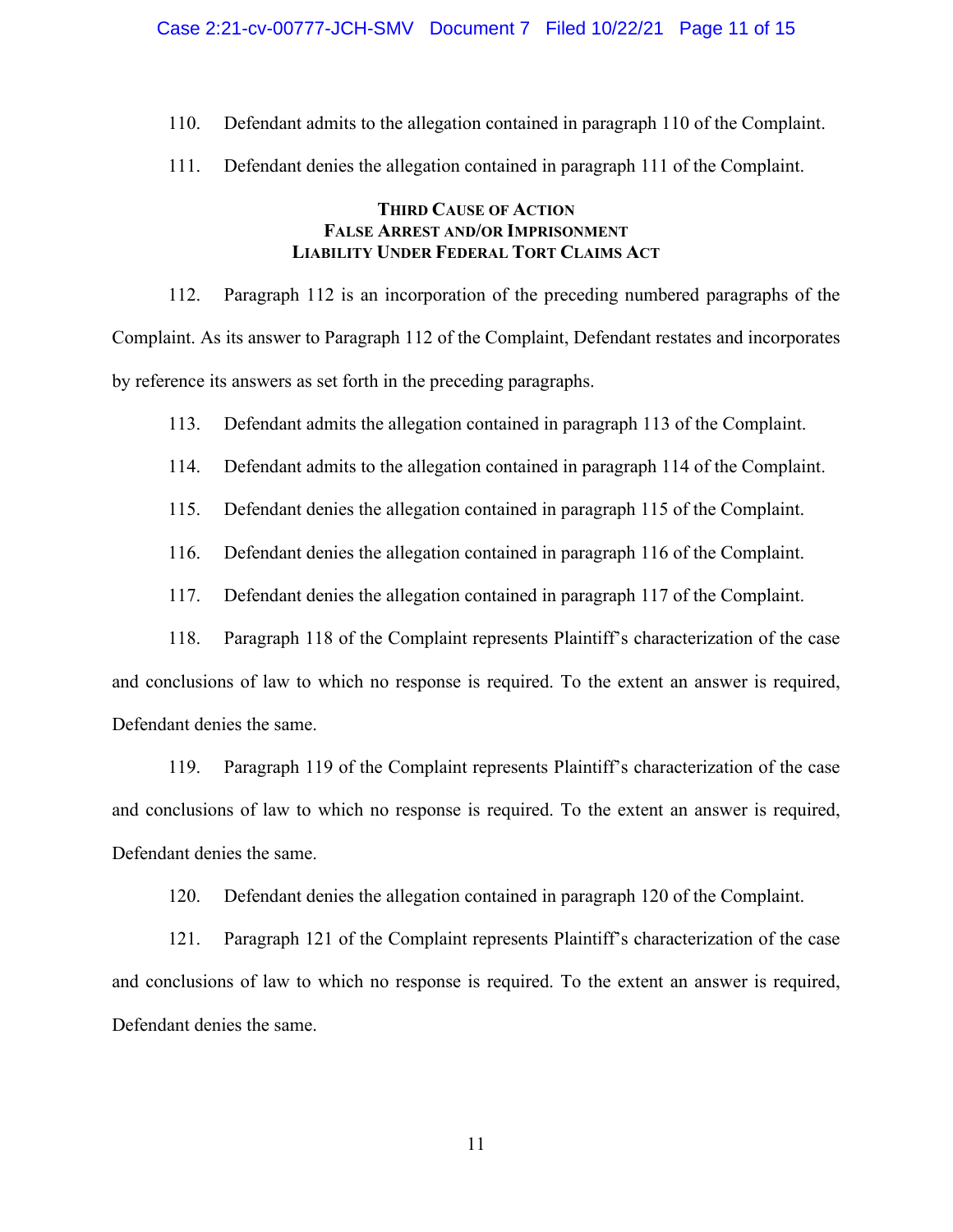122. Paragraph 122 of the Complaint represents Plaintiff's characterization of the case and conclusions of law to which no response is required. To the extent an answer is required, Defendant denies the same.

123. Defendant admits to the allegation contained in paragraph 123 of the Complaint.

124. Defendant denies the allegation contained in paragraph 124 of the Complaint.

# **FOURTH CAUSE OF ACTION NEGLIGENCE LIABILITY UNDER FEDERAL TORT CLAIMS ACT**

125. Paragraph 125 is an incorporation of the preceding numbered paragraphs of the Complaint. As its answer to Paragraph 125 of the Complaint, Defendant restates and incorporates by reference its answers as set forth in the preceding paragraphs.

126. Defendant admits the allegation contained in paragraph 126 of the Complaint.

127. Defendant admits to the allegation contained in paragraph 127 of the Complaint.

128. Paragraph 128 of the Complaint represents Plaintiff's characterization of the case

and conclusions of law to which no response is required. To the extent an answer is required, Defendant denies the same.

129. Defendant denies the allegation contained in paragraph 129 of the Complaint.

- 130. Defendant denies the allegation contained in paragraph 130 of the Complaint.
- 131. Defendant admits to the allegation contained in paragraph 131 of the Complaint.
- 132. Defendant denies the allegation contained in paragraph 132 of the Complaint.

#### **RELIEF REQUESTED**

The final unnumbered WHEREFORE paragraph is a request for relief to which no response is required. To the extent the request for relief is deemed to allege facts to which a response is required, Defendant denies same.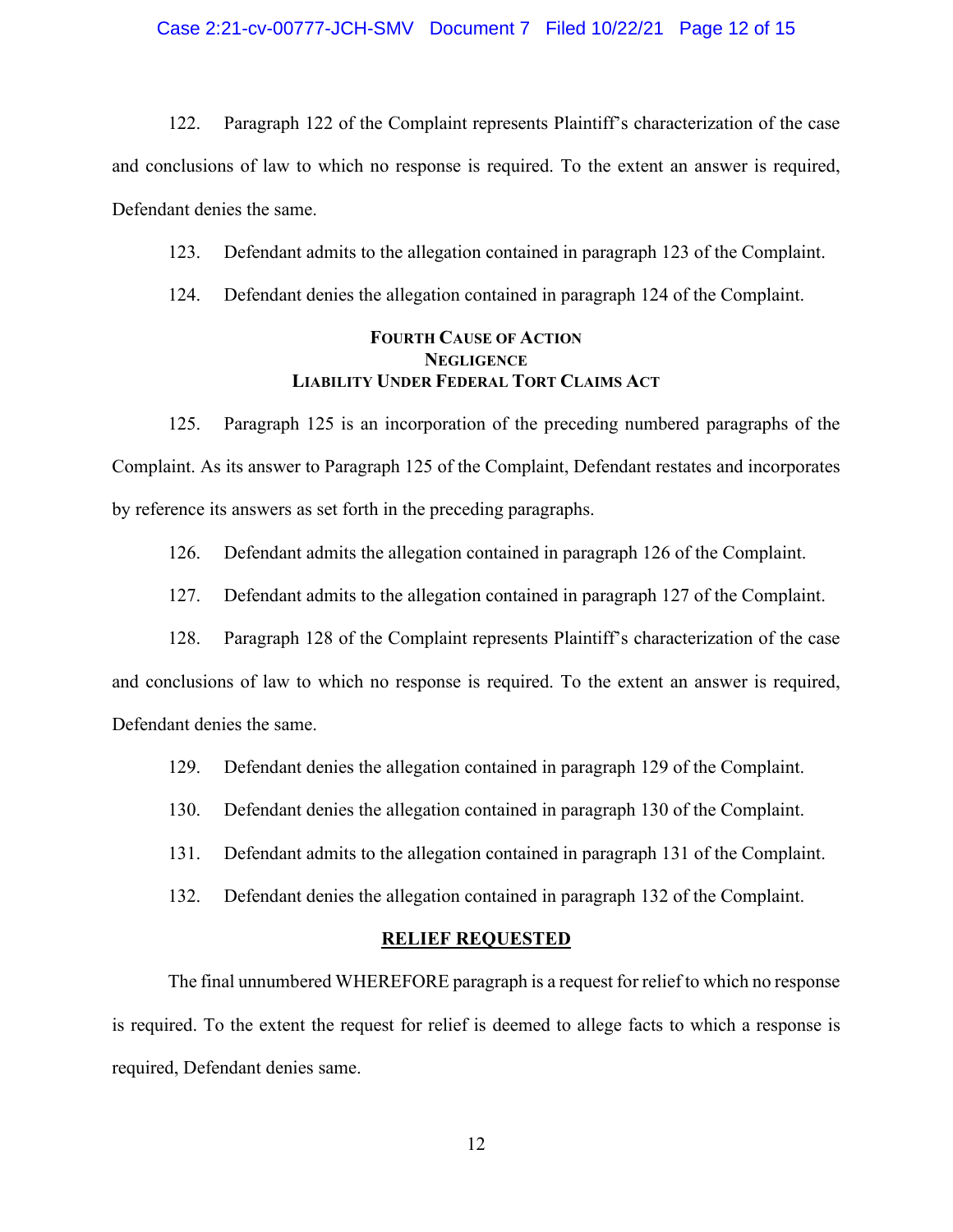#### **ADDITIONAL AND/OR AFFIRMATIVE DEFENSES**

The following defenses are applicable, where appropriate, to Plaintiff's claims for relief.

I. This Court lacks subject matter over the subject matter of some of the claims in this action.

II. The Complaint fails to state a claim upon which relief can be granted.

III. Plaintiff's recovery, if any, against Defendant, United States, is limited to the damages recoverable under the FTCA, specifically the monetary amount set forth in Plaintiff's administrative tort claim, 28 U.S.C. § 2675(b); Plaintiff is prohibited from recovering any amount of pre-judgment interest or punitive damages against Defendant, 28 U.S.C. § 2674; Plaintiff cannot recover attorney's fees, 28 U.S.C. § 2412(d)(1)(A); attorney's fees are limited to 25% of any amount recovered, 28 U.S.C. § 2678; and Plaintiff has no right to a jury trial for allegations made against the United States under the FTCA, 28 U.S.C. § 2402.

IV. To the extent that any of Plaintiff's claims were not the subject of an administrative tort claim, this Court lacks jurisdiction over those claims. 28 U.S.C. § 2675(a).

V. Plaintiff's damages, if any, were due in whole or part to Plaintiff's own negligent acts or omissions, or those of others, known or unknown, over whom Defendant had no control.

VI. If Defendant was negligent, which it expressly denies, under the FTCA, the comparative negligence or fault of Plaintiff and/or others should be used to offset in whole or in part any recovery by Plaintiff against Defendant, and Defendant may only be held responsible for its proportionate share of the fault, if any.

VII. In the event Plaintiff establishes any basis for recovery against the United States, such recovery should be offset against any benefits that Plaintiff has heretofor received or will receive in the future.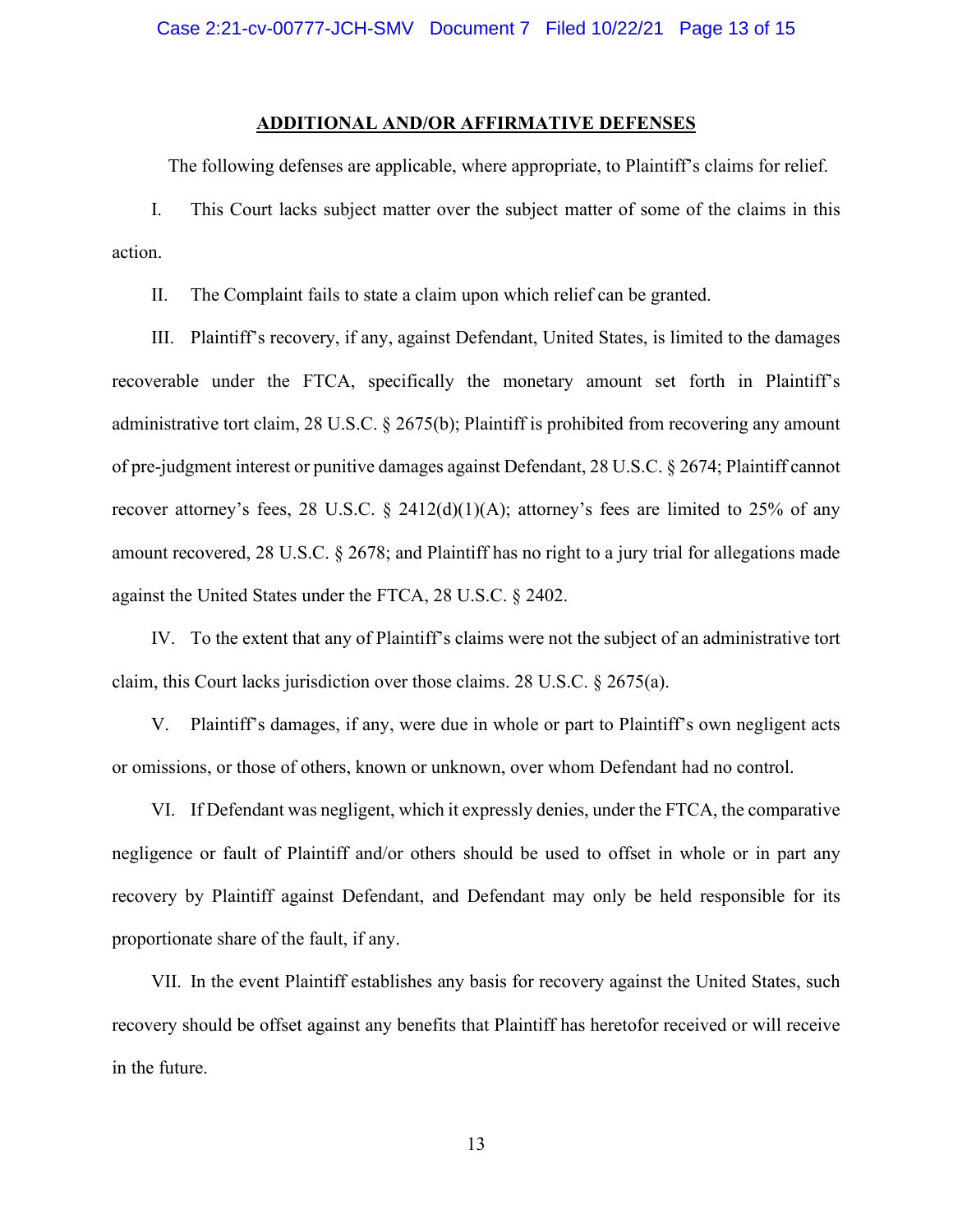### Case 2:21-cv-00777-JCH-SMV Document 7 Filed 10/22/21 Page 14 of 15

VIII.Defendant, through its employees, agents, and servants, acted at all relevant times with due care and diligence, and therefore Defendant could not have breached any actionable duty owed to Plaintiff.

IX. Plaintiff's claims against Defendant are barred by the customs duty exception to the FTCA.

X. Defendant has, or may have, further and additional defenses which are not yet known to Defendant, but which may become known through future discovery. Defendant reserves the right to later assert each an every defense as may be ascertained through future discovery herein.

WHEREFORE, having fully answered Plaintiff's Complaint, Defendant, United States of America, prays that Plaintiff's Complaint be dismissed with prejudice, or in the alternative, judgment be entered for the United States, that Plaintiff be denied any and all relief, that the United States be awarded its costs incurred in defending this action, and that the United States be granted such other further relief as the Court deems appropriate.

Respectfully Submitted,

FRED J. FEDERICI Acting United States Attorney

*/s/ Cassandra Casaus Currie 10/22/2021* CASSANDRA CASAUS CURRIE Assistant United States Attorney P.O. Box. 607 Albuquerque, NM 87103 Office: (505) 224-1530 E-mail: [cassandra.currie@usdoj.gov](mailto:cassandra.currie@usdoj.gov)